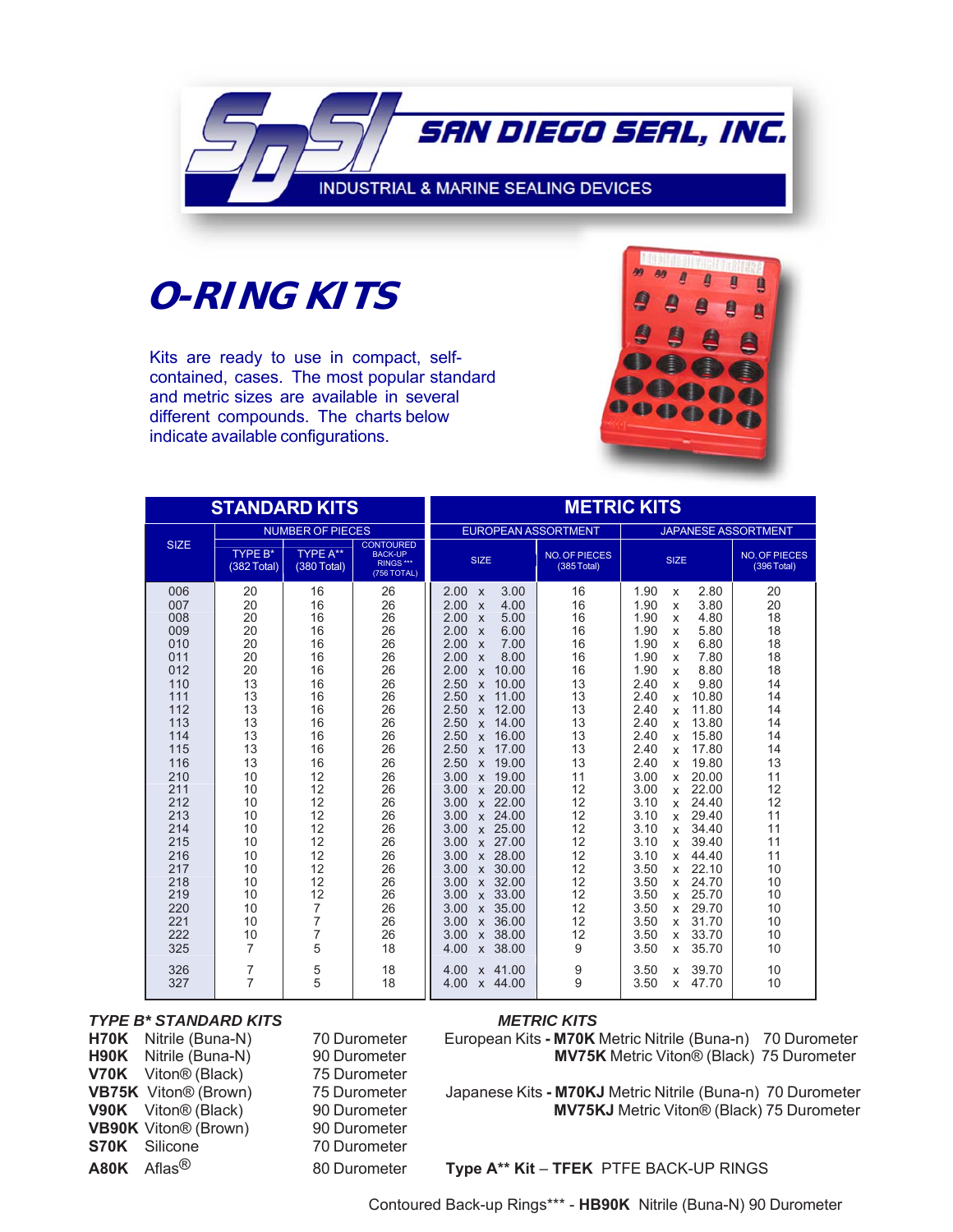| <b>BOSS KITS</b> |                                              |                 |                                              |  |  |
|------------------|----------------------------------------------|-----------------|----------------------------------------------|--|--|
| 20 SIZES         |                                              | <b>12 SIZES</b> |                                              |  |  |
| <b>SIZE</b>      | NO.OF<br><b>PIECES (212</b><br><b>TOTAL)</b> | <b>SIZE</b>     | NO.OF<br><b>PIECES (240</b><br><b>TOTAL)</b> |  |  |
| 901              | 10                                           | 901             |                                              |  |  |
| 902              | 10                                           | 902             | 25                                           |  |  |
| 903              | 10                                           | 903             | 25                                           |  |  |
| 904              | 10                                           | 904             | 25                                           |  |  |
| 905              | 12                                           | 905             | 25                                           |  |  |
| 906              | 12                                           | 906             | 25                                           |  |  |
| 907              | 12                                           | 907             | -                                            |  |  |
| 908              | 12                                           | 908             | 20                                           |  |  |
| 909              | 12                                           | 909             | ٠                                            |  |  |
| 910              | 12                                           | 910             | 20                                           |  |  |
| 911              | 10                                           | 911             |                                              |  |  |
| 912              | 10                                           | 912             | 15                                           |  |  |
| 913              | 10                                           | 913             |                                              |  |  |
| 914              | 10                                           | 914             | 15                                           |  |  |
| 916              | 10                                           | 916             | 15                                           |  |  |
| 918              | 10                                           | 918             | ٠                                            |  |  |
| 920              | 10                                           | 920             | 15                                           |  |  |
| 924              | 10                                           | 924             | 15                                           |  |  |
| 928              | 10                                           | 928             |                                              |  |  |
| 932              | 10                                           | 932             |                                              |  |  |

| 000000<br>000000<br>000000<br>000000000<br>000.0 |
|--------------------------------------------------|
|                                                  |
|                                                  |
|                                                  |
| 教品                                               |
|                                                  |
|                                                  |
|                                                  |

| <b>HYDRAULIC FITTING KIT</b>                                                                                                                                                |                                                                                                                                                    |  |  |  |
|-----------------------------------------------------------------------------------------------------------------------------------------------------------------------------|----------------------------------------------------------------------------------------------------------------------------------------------------|--|--|--|
| <b>SIZE</b>                                                                                                                                                                 | NO. OF<br>PIECES<br>(620)<br><b>TOTAL</b> )                                                                                                        |  |  |  |
| 011<br>012<br>014<br>016<br>018<br>021<br>025<br>029<br>210<br>214<br>219<br>222<br>225<br>228<br>232<br>904<br>905<br>906<br>908<br>910<br>912<br>914<br>916<br>920<br>924 | 30<br>30<br>30<br>30<br>30<br>30<br>30<br>30<br>20<br>20<br>20<br>20<br>10<br>10<br>10<br>30<br>30<br>30<br>30<br>30<br>30<br>30<br>30<br>10<br>10 |  |  |  |
| 932                                                                                                                                                                         | 10                                                                                                                                                 |  |  |  |

### **BOSS KITS - 20 SIZES**

|                           | H90KBOSS - Nitrile (Buna-N) | 90 Durometer |
|---------------------------|-----------------------------|--------------|
| <b>VB90KBOSS - Viton®</b> |                             | 90 Durometer |

### **BOSS KITS - 12 SIZES**

| <b>H90KBOSS12</b> - Nitrile (Buna-N) 90 Durometer |              |
|---------------------------------------------------|--------------|
| <b>VB90KBOSS12 – Viton®</b>                       | 90 Durometer |

## **HYDRAULIC FITTING KIT**

| <b>H90KHYDKIT</b> - Nitrile (Buna-N) 90 Durometer |              |
|---------------------------------------------------|--------------|
| <b>VB90KHYDKIT</b> - Viton®                       | 90 Durometer |





SAN DIEGO SEAL, INC.

7635 RONSON ROAD SAN DIEGO, CALIFORNIA 92111 TEL: 858-278-3270 FAX: 858-278-2950 E-MAIL: sales@sandiegoseal.com VISIT US AT: www.sandiegoseal.com